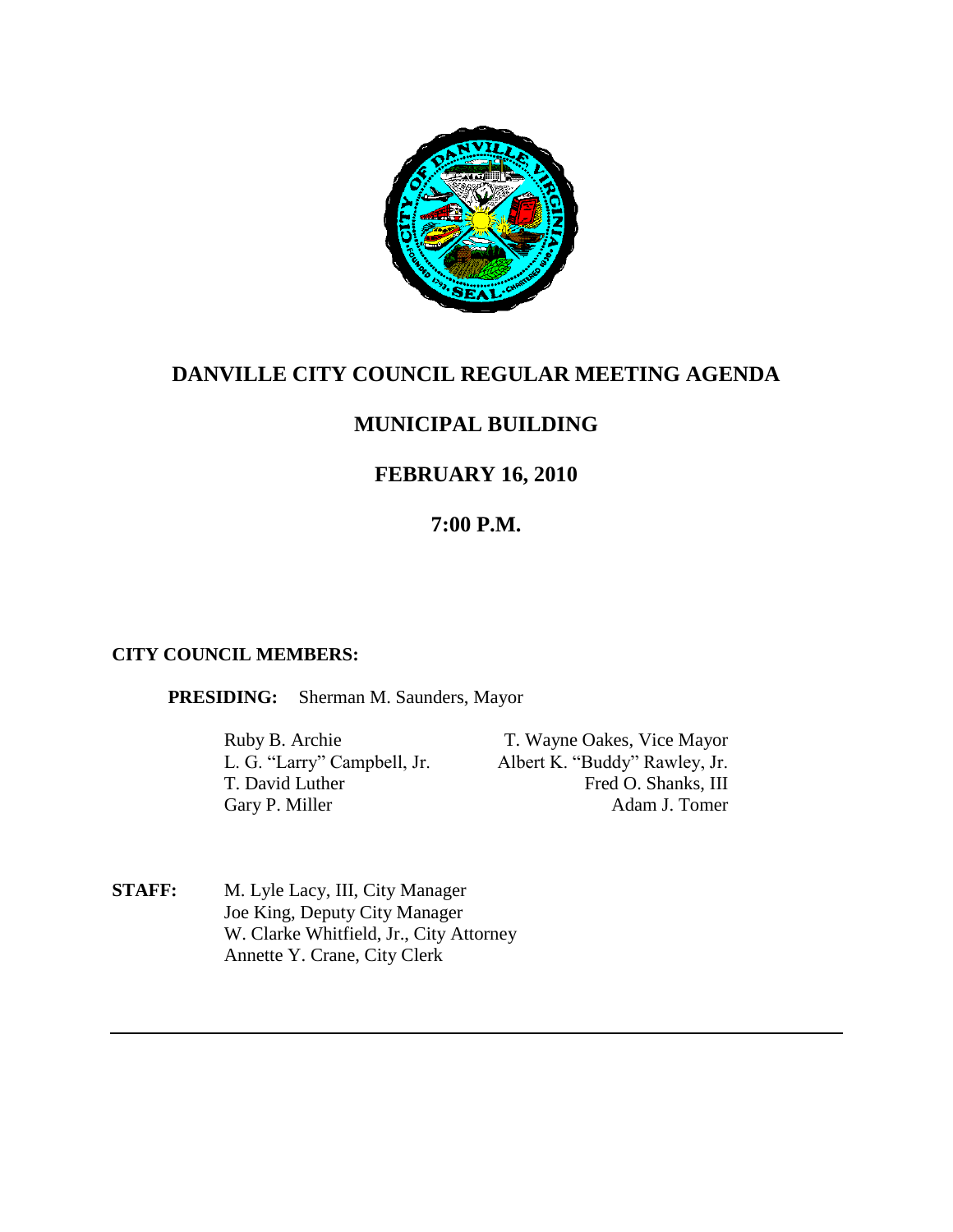## **I. MEETING CALLED TO ORDER**

## **II. ROLL CALL**

**III. INVOCATION** – Council Member L. G. "Larry" Campbell, Jr.

## **IV. PLEDGE OF ALLEGIANCE TO THE FLAG**

## **V. ANNOUNCEMENTS AND SPECIAL RECOGNITION**

### **VI. COMMUNICATIONS FROM VISITORS**

*Citizens who desire to speak on matters not listed on the Agenda will be heard at this time. Citizens who desire to speak on Agenda Items will be heard when the Agenda Item is considered.*

### **VII. OLD BUSINESS**

- A. Consideration of Approval of Minutes for the Regular Council Meeting Held on February 2, 2010.
- B. Consideration of Amending the Fiscal Year 2010 Budget Appropriation Ordinance for a Grant from the Virginia Circuit Court Records Preservation Program in the Amount of \$14,824. Council Letter Number 13-10

Ordinance Amending the Fiscal Year 2010 Budget Appropriation Ordinance to Provide for a Grant from the Virginia Circuit Court Records Preservation Program in the Amount of \$14,824 and Appropriating Same. **FINAL ADOPTION**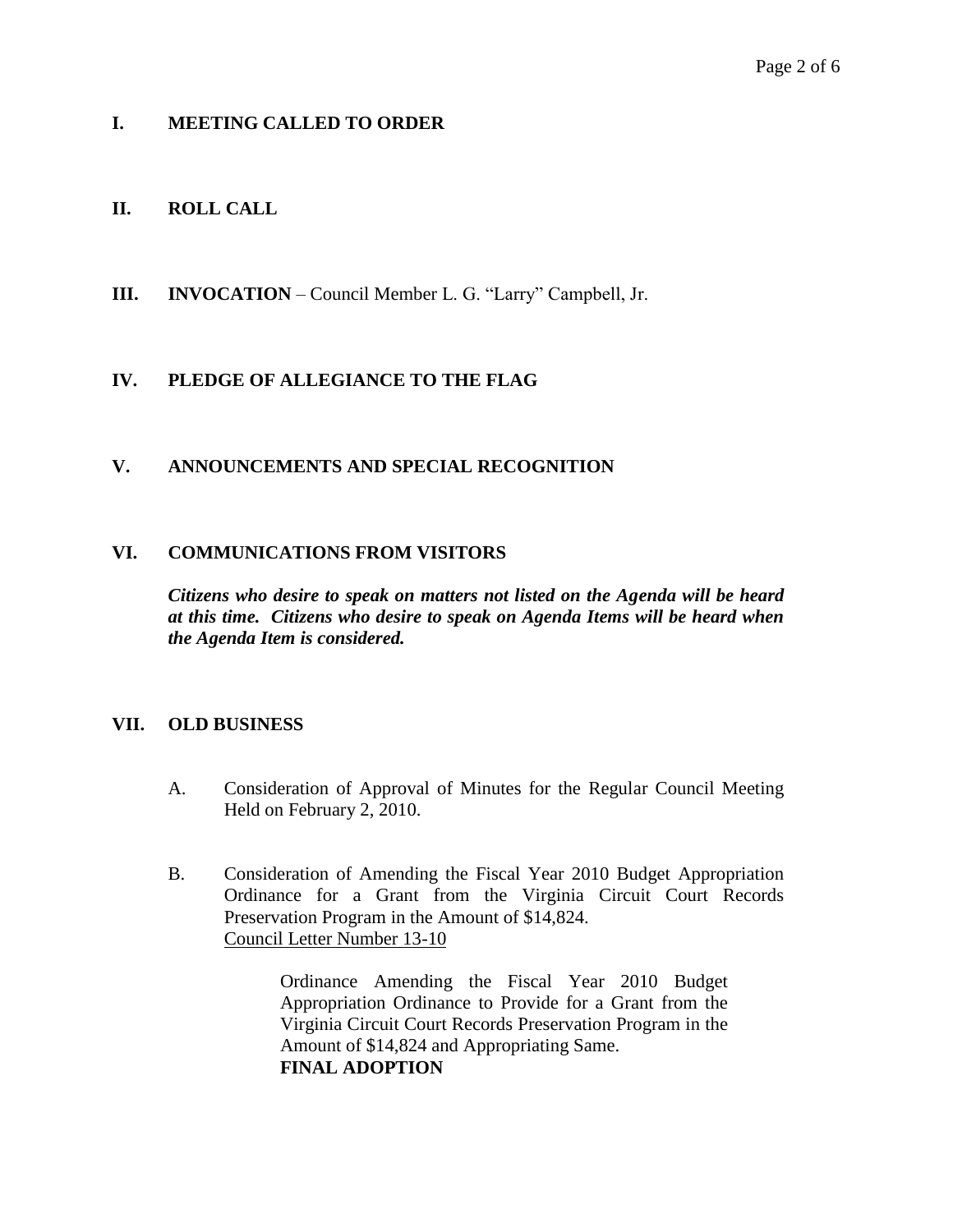#### **VIII. NEW BUSINESS**

A. Consideration of Amending the Fiscal Year 2010 Budget Appropriation Ordinance to Provide for a Grant from the Department of Juvenile Justice for Electronic Monitoring and Outreach Detention Programs at W.W. Moore Jr. Detention Home. Council Letter Number 19-10

> Ordinance Amending the Fiscal Year 2010 Budget Appropriation Ordinance for a Grant from the Department of Juvenile Justice in the Amount of \$107,733 and a Local Share of \$26,324, for a Total Appropriation of \$134,057, to Provide for the Electronic Monitoring and Outreach Detention Programs and Other Contracted Services for the City of Danville at the W.W. Moore Jr. Detention Home and Appropriating Same. **FIRST READING**

B. Consideration of Amending the Fiscal Year 2010 Budget Appropriation Ordinance to Provide for Funds from the State Homeland Security Program Grant for Citizens Preparedness Project for the Department of Emergency Services. Council Letter Number 17-10

Ordinance Amending the Fiscal Year 2010 Budget

Appropriation Ordinance by Increasing Revenues to Anticipate the Receipt of Funds in the Amount of \$26,000 from the State Homeland Security Program Grant for Citizens Preparedness Project. **FIRST READING**

C. Consideration of Amending the Fiscal Year 2010 Budget Appropriation Ordinance to Provide for a Grant from the Virginia Office of Emergency Medical Services Grant for the Fire Department. Council Letter Number 18-10

> Ordinance Amending the Fiscal Year 2010 Budget Appropriation Ordinance to Provide for a Grant in the Amount of \$13,292 from the Virginia Office of Emergency Medical Services, Rescue Squad Assistance Fund Consolidated Grants Program, and Local Match in the Amount of \$3,323, for a Total Appropriation in the Amount of \$16,615 and Appropriating Same. **FIRST READING**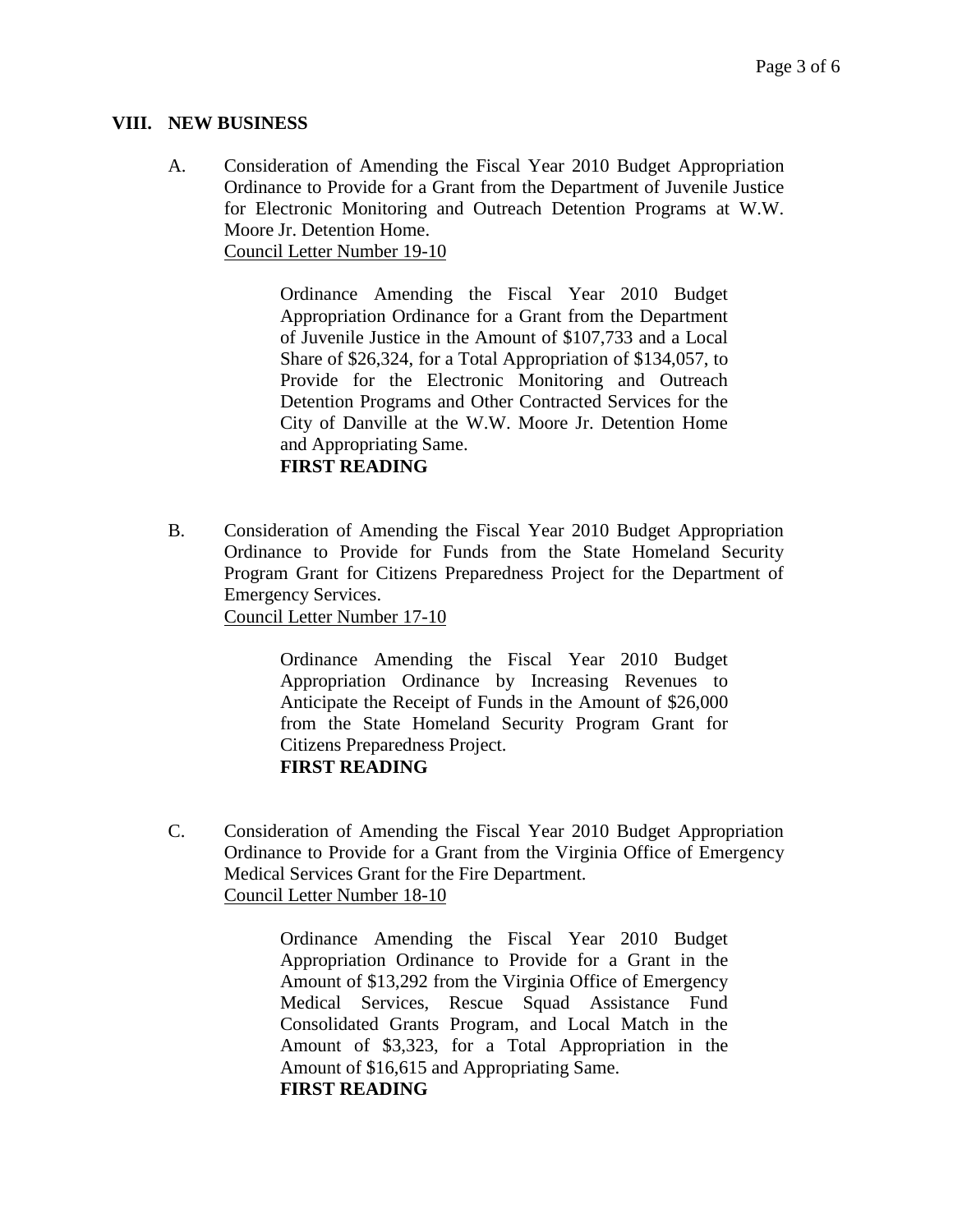D. Consideration of Amending the Fiscal Year 2010 Budget Appropriation Ordinance to Provide for a Grant from the Federal Emergency Management Agency and the Department of Homeland Security for the Fire Department.

Council Letter Number 22-10

Ordinance Amending the Fiscal Year 2010 Budget Appropriation Ordinance to Provide for a Grant in the Amount of \$17,856 from the Federal Emergency Management Agency and the Department of Homeland Security, and Local Match in the Amount of \$1,983, for a Total Appropriation in the Amount of \$19,839 and Appropriating Same. **FIRST READING**

E. Consideration of Amending the Fiscal Year 2010 Budget Appropriation Ordinance to Provide for a Grant from the Federal Highway Administration to Extend the Riverwalk Trail. Council Letter Number 20-10

> Ordinance Amending the Fiscal Year 2010 Budget Appropriation Ordinance by Increasing Revenues to Provide for a Grant from the Federal Highway Administration in the Amount of \$88,920 for Riverwalk Trail Extension. **FIRST READING**

F. Consideration of Amending the Fiscal Year 2010 Budget Appropriation Ordinance to Provide for a Grant from the Virginia Department of Forestry for Planting and Maintenance of Trees and to Update the Riverwalk Master Plan. Council Letter Number 21-10

> Ordinance Amending the Fiscal Year 2010 Budget Appropriation Ordinance by Increasing Revenues to Provide for a Grant from the Virginia Department of Forestry in the Amount of \$65,000 for Tree Planting, Tree Maintenance, and Riverwalk Master Plan Update and Appropriating Same.

**FIRST READING**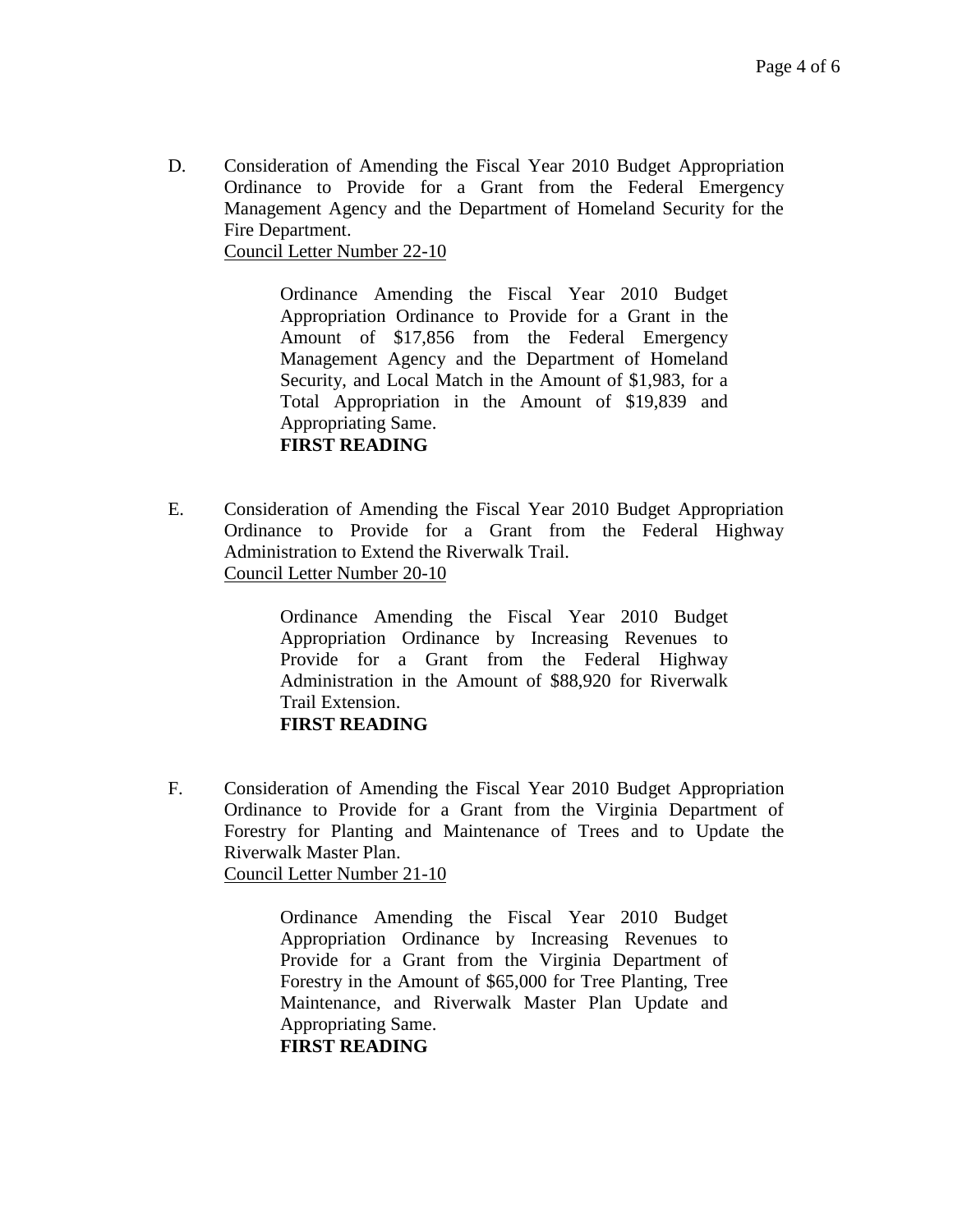- G. Consideration of Berry Hill Mega Park Financing.
	- 1. Consideration of a Support Agreement with the Danville-Pittsylvania Regional Industrial Facility Authority Bond Issue for the Berry Hill Mega Park. Council Letter Number 23-10

Resolution of the Council of the City of Danville, Virginia Approving a Support Agreement with the Danville-Pittsylvania Regional Industrial Facility Authority.

2. Consideration of Amending the Fiscal Year 2010 Budget Appropriation Ordinance to Authorize a Transfer from the General Fund Balance to Provide Funds for the Debt Service Reserve Fund for the Berry Hill Mega Park Bond Issuance. Council Letter Number 24-10

> Ordinance Amending the Fiscal Year 2010 Budget Appropriation Ordinance by Authorizing a Transfer from the General Fund Balance to Provide Funds for the Debt Service Reserve Fund for the Berry Hill Mega Park Bond Issuance. **FIRST READING**

3. Consideration of an Agreement between the Danville-Pittsylvania Regional Industrial Facility Authority, U.S. Bank National Association, the City of Danville, and Pittsylvania County for Assignment of Tobacco Commission Grant Funds for the Berry Hill Mega Park.

Council Letter Number 25-10

Resolution of the Council of the City of Danville, Virginia Approving an Assignment Agreement of Funds to be Received from the Virginia Tobacco Indemnification and Community Revitalization Commission.